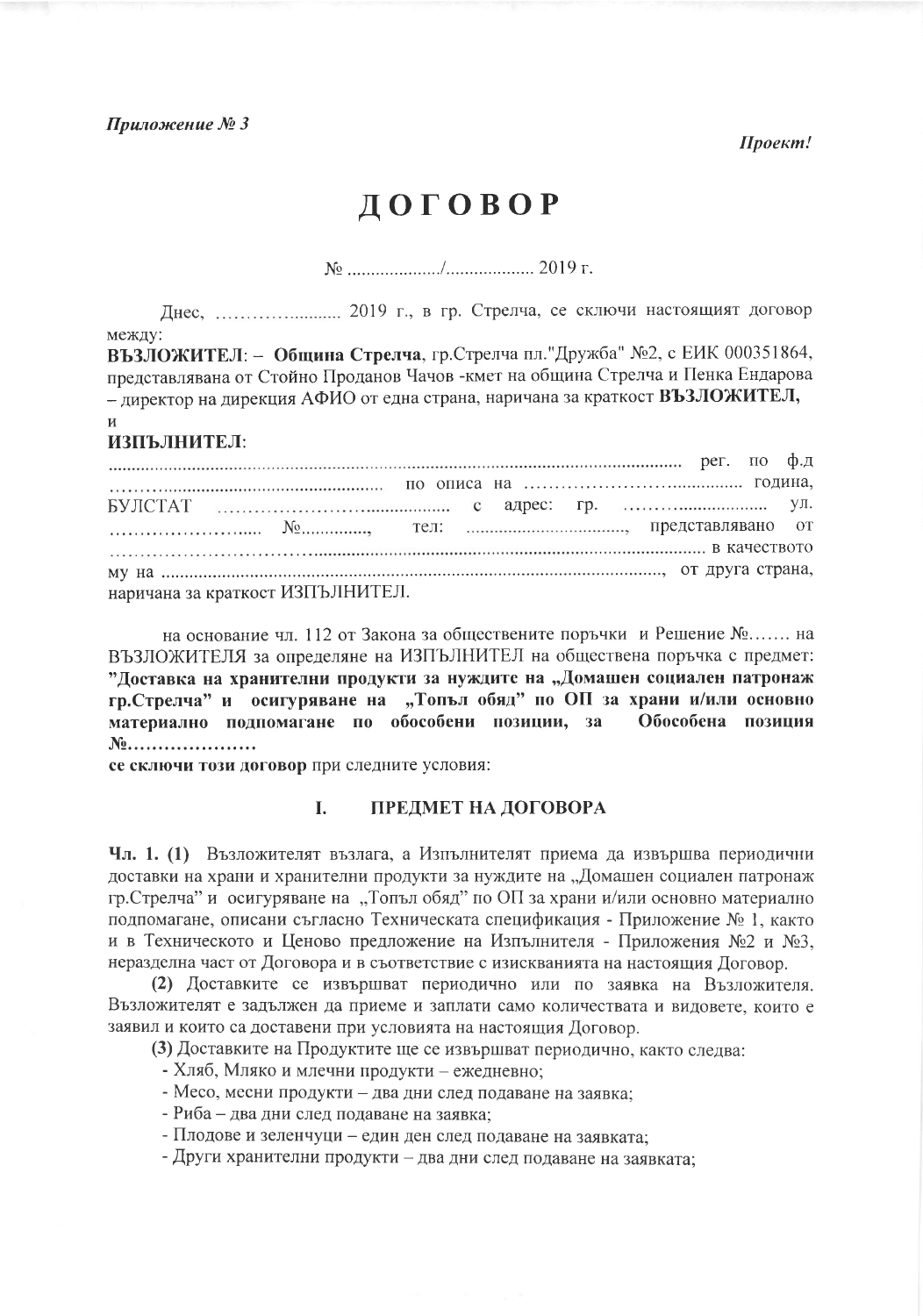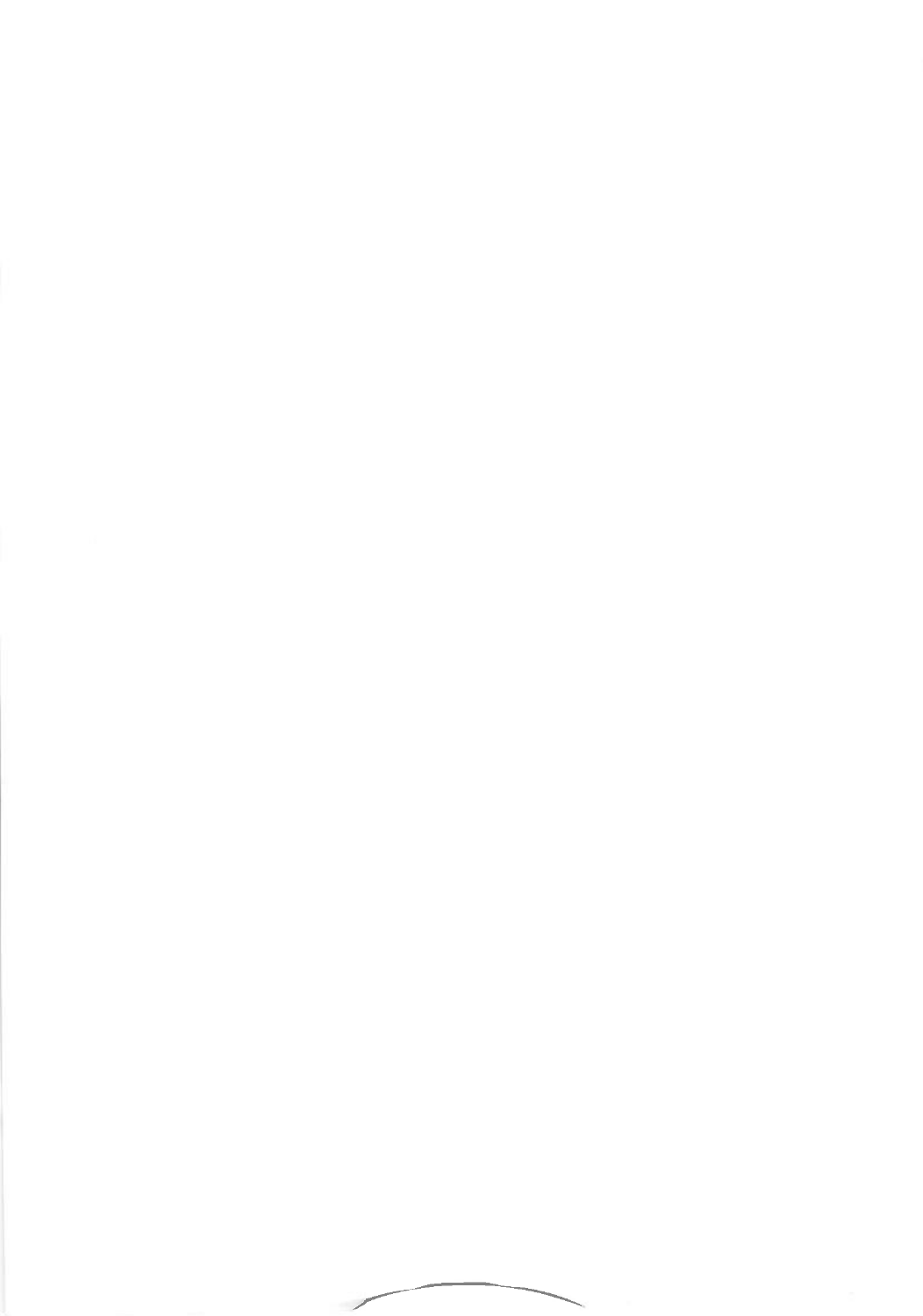#### ПЕНИ И НАЧИН НА ПЛАЩАНЕ **II.**

Чл. 2. (1) Общата прогнозна стойност на доставките, предмет на Договора е в размер на ............ лева без ДДС и ............ лева с ДДС.

(2) Доставените Продукти се заплащат по единична цена за всеки Продукт с включен ДДС, в зависимост от доставените количества, съгласно Техническото и Пеново предложение на Изпълнителя – Приложения № 2и №3 към настоящия Договор. Цената, която Възложителят се задължава да заплаща на Изпълнителя за извършените доставки на Продуктите, е крайната доставна цена с ДДС и включва всички разходи за доставка на Продуктите на Изпълнителя, включително, но не само - стойността на Продуктите, транспортни разходи, застраховки, данъци, такси, и други. Посочените в настоящия Договор единични и общи цени остават непроменени за срока на действието MV.

(3) Изпълнителят е длъжен към 1-во число на месеца да предоставя на възложителя информация за базата, въз основа на която се преизчислява цената на доставките.

(4) Процентът за корекция на единичните цени, предложен в ценовото предложение на Изпълнителя се запазва за цялото време на действие на договора. Чл. 3. (1) Заплащането на всяка доставка се извършва на база на документ, удостоверяващ приемането на стоката (протокол за доставка, търговски документ или друг съотносим документ), подписан от оправомощени представители на Страните и съдържащ видовете, количеството, партидните номера на доставените Продукти, тяхната единична и обща цена, както и срещу издадена фактура, съдържаща данни за

(2) Заплащането се извършва в български лева по банков път в срок от 30 (тридесет) дни от датата на подписване на документ, удостоверяващ приемането на стоката (протокол за доставка, търговски документ или друг съотносим документ) и от издаване на фактурата.

доставката, както и всички необходими законови реквизити.

(3) Плащанията се извършват в български лева, с платежно нареждане по следната банкова сметка, посочена от Изпълнителя: ..................... Изпълнителят е длъжен да уведомява писмено Възложителя за всички последващи промени на банковата му сметка в срок до 3 (три) дни считано от момента на промяната. В случай че Изпълнителят не уведоми Възложителя в този срок, счита се, че плащанията, по посочената в настоящия член банкова сметка са надлежно извършени.

(4) За дата на плащането, се счита датата на заверяване на банковата сметка на Изпълнителя със съответната дължима сума.

#### Ш. **CPOKOBE**

Чл 4. (1) Настоящият Договор влиза в сила от датата на подписването му от двете страни и е със срок на изпълнение 12 месеца или до достигане прогнозната стойност на поръчката, с което договорът се прекратява.

(2) Изпълнителят е длъжен да доставя заявените Продукти в срок, съгласно графика, посочен в чл.1, ал.3 от настоящият договор.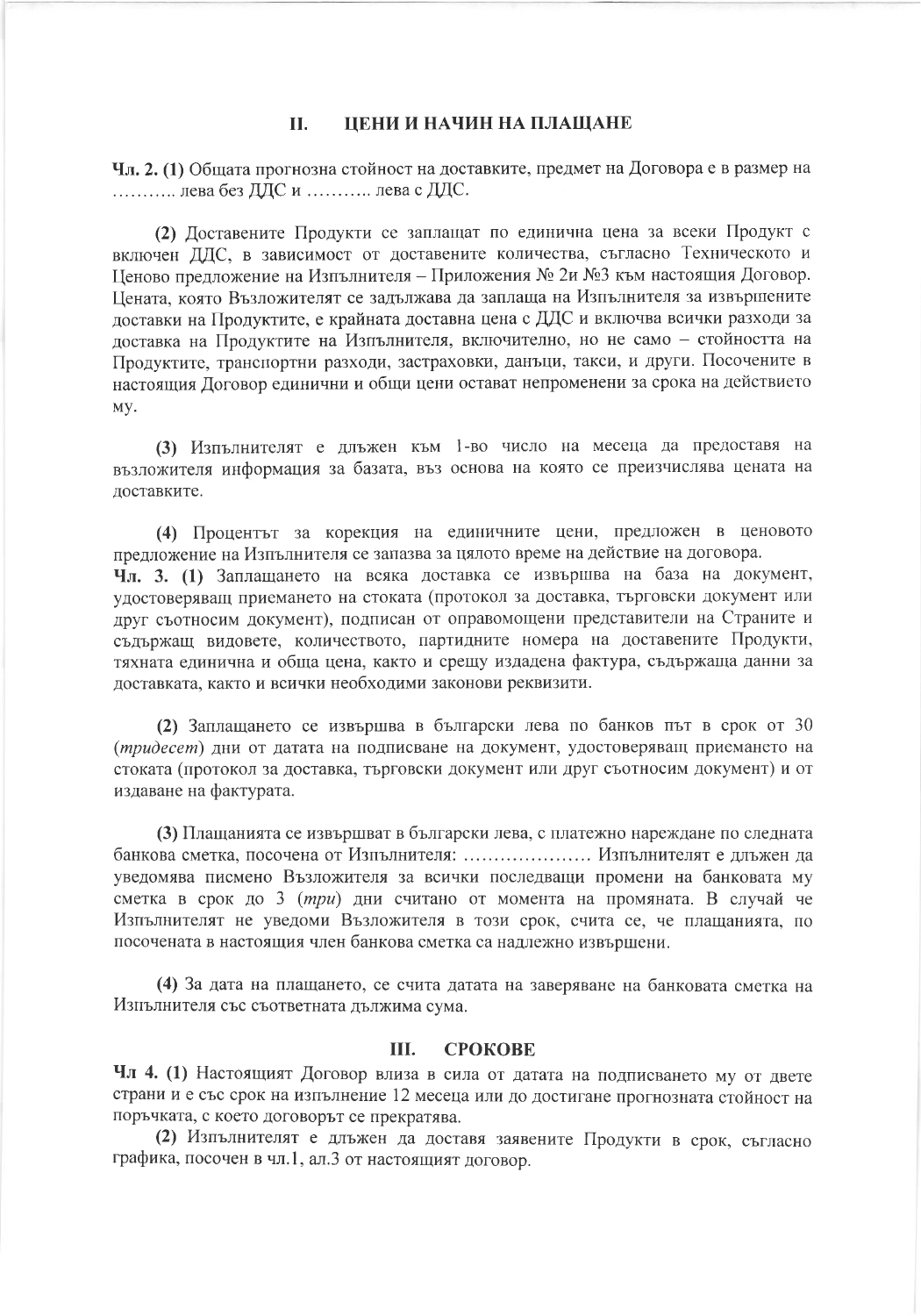- Регламент (ЕС) № 10/2011 на Комисията от 14 януари 2011 година относно материалите и предметите от пластмаси, предназначени за контакт с храни;
- Регламент (ЕО) № 466/2001 на Комисията от 8 март 2001 година за определяне на максималното съдържание на някои замърсители в храните;
- Делегиран регламент (ЕС) № 664/2014 на Комисията от 18 декември 2013 година за допълване на Регламент (ЕС) № 1151/2012 на Европейския парламент и на Съвета по отношение на определянето на символите на Съюза за защитени наименования за произход, защитени географски указания и храни с традиционно специфичен характер, както и по отношение на определени правила за снабдяване, някои процедурни правила и някои допълнителни преходни разпоредби;
- Регламент (ЕО) № 41/2009 на Комисията от 20 януари 2009 година относно състава и етикетирането на храни, подходящи за употреба от хора, които имат непоносимост към глутен;
- Регламент (ЕО) № 852/2004 на Европейския парламент и на Съвета от 29  $\frac{1}{2}$ април 2004 година относно хигиената на храните;
- Регламент (ЕО) № 853/2004 на Европейски парламенти на Съвета от 29 април  $\blacksquare$ 2004 година относно определяне на специфични хигиенни правила за храните от животински произход;
- Регламент (ЕО) № 854/2004 на Европейски парламенти на Съвета от 29 април  $\frac{1}{2}$ 2004 година относно определянето на специфични правила за организирането на официалния контрол върху продуктите от животински произход, предназначени за човешка консумация;
- Регламент (ЕО) № 1935/2004 на Европейския парламент и на Съвета от 27 октомври 2004 година относно материалите и предметите, предназначени за контакт с храни;
- Регламент (ЕО) № 589/2008 на Комисията от 23 юни 2008 година за  $\overline{a}$ определяне на подробни правила за прилагане на Регламент (ЕО) № 1234/2007 на Съвета относно стандартите за търговия с яйца;
- Регламент (ЕО) № 1331/2008 на Европейския парламент и на съвета от 16 декември 2008 година за установяване на обща разрешителна процедура за добавките в храните, ензимите в храните и ароматизантите в храните;
- Регламент (ЕО) № 2073 на Европейската комисия от 15 ноември 2005 г относно микробиологичните критерии за храните;
- Регламент (ЕО) № 543 на Европейската комисия от 07 юни 2011 за определяне на подробни правила за прилагането на регламент (ЕО) № 1234/2007 на Съвета по отношение на секторите на плодовете и зеленчуците и на преработените плодове и зеленчуци.

(3) Доставяните хранителни Продукти:

1. следва да бъдат придружавани при всяка доставка с търговски или друг документ, съдържащ изчерпателно изброяване на стоките по асортименти, количеството им, партиден номер за всяка от тях, както и другите данни, съобразно приложимите нормативни изисквания за съответния вид продукти;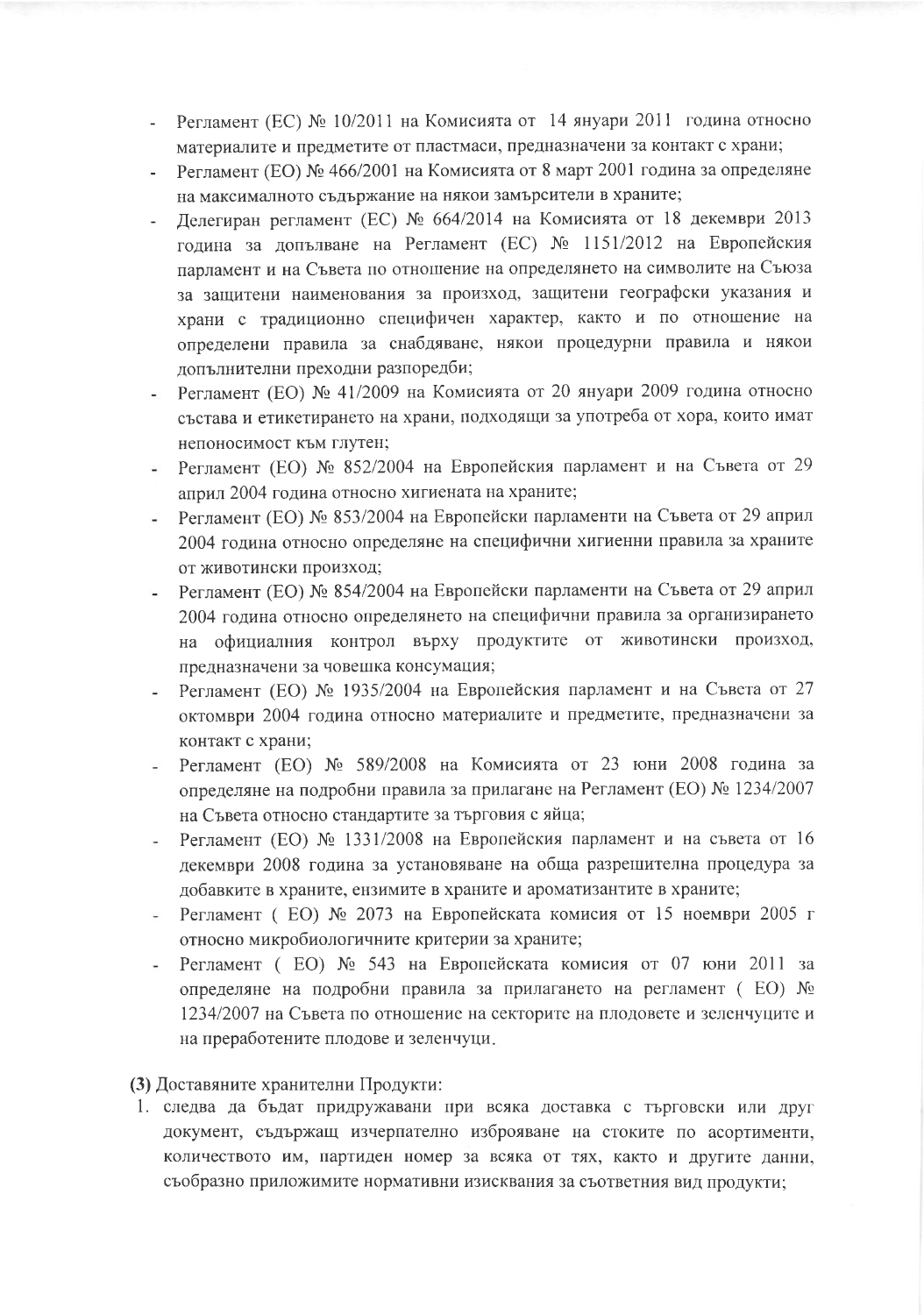- 2. следва да бъдат придружавани при всяка доставка с етикет, посочващ съдържанието и количеството на съставките, съдържащи се в тях.
- 3. следва да имат добър търговски вид;
- 4. всеки доставен продукт следва да бъде в срок на годност към датата на съответната доставка и с достатьчен остатьчен срок на годност за неговото консумиране не по-малко от 80% процента от общия срок на годност, обявен от производителя;
- 5. Изпълнителят е длъжен да доставя заявените стоки, спазвайки задължителните санитарно-хигиенни норми за доставка и транспорт, франко складовите бази на съответните звена на бюджетна издръжка при Община Стрелча, описани в чл.5, (1) от настоящия договор.
- 6. Изпълнителят е длъжен да представя за всяка доставка сертификат за качество, документ за произход, декларация за съответствие и други документи, доказващи качеството и съответствието на доставяните хранителни продукти;
- 7. Всяка доставка се фактурира на Община Стрелча, като се отбелязва за коя от дейностите се отнася, фактурата се подписва от материално отговорните лица.
- 8. Доставянето на хранителни продукти с явни недостатъци, се констатира в протокол, подписан от представители на Изпълнителя и звената на бюджетна.

(4) Доставките на СТОКИТЕ се извършват след писмена заявка от страна на ВЪЗЛОЖИТЕЛЯ, предоставяна на ИЗПЪЛНИТЕЛЯ всеки петък до 17:00 часа за следващата седмица чрез обектите-краен получател. Заявката следва да се предостави в писмена форма по електронен път/факс/електронна поща/на представител на изпълнителя и да бъде изготвена по установен от страните образец, като съдържа подробно описание на заявените артикули, техните количества и график за доставката им. Обектите крайни получатели могат да правят промени в заявката в зависимост от реалните им потребности не по-късно от 24часа преди доставката, като писмено ИЗПЪЛНИТЕЛЯ. Изпълнителят уведомява Възложителя това уведомят за предварително и своевременно за часа на планираното пристигане на доставката, за да може той да вземе необходимите мерки за прибирането и складирането и.

(5) Всяка доставка се удостоверява с подписване в два екземпляра на двустранен документ, удостоверяващ приемането на стоката (протокол за доставка, търговски документ или друг съотносим документ) от Страните или техни упълномощени представители, след проверка за съответствието на доставката с изискванията на настоящия Договор и съответствието на Продуктите с Техническото и Ценовото предложение на Изпълнителя, Техническата спецификация на Възложителя, както и с направената заявка.

(6) При констатиране на частично или цялостно несъответствие на доставените Продукти съобразно алинея (7) от същия член, Възложителят има право да откаже да подпише документа, удостоверяващ доставката, както и да откаже изцяло или частично да приеме доставката. В тези случаи, Страните подписват констативен протокол, в който се описват констатираните недостатьци, липси и/или несъответствия, дефинирани в алинея (7) по-долу и се посочва срокът, в който същите ще бъдат отстранени по реда, посочен в настоящия Договор. След отстраняване на Несъответствията, Страните подписват двустранен документ, удостоверяващ приемането на стоката.

(7) Възложителят има право на рекламации пред Изпълнителя за: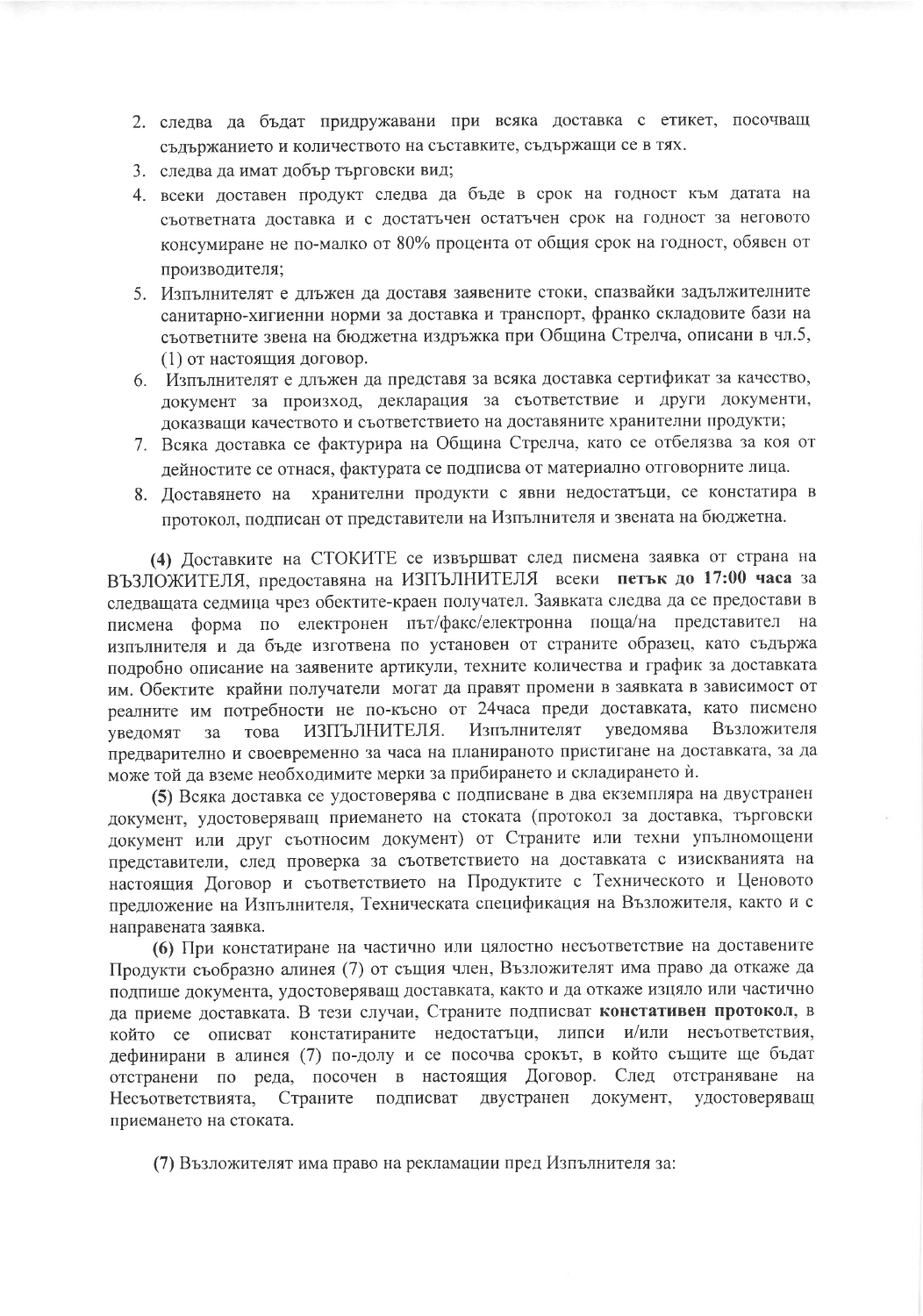- 1. несъответствие на доставените Продукти със заявеното количество и със заявения вид и качество;
- 2. несъответствието на доставените Продукти с Техническото предложение (Приложение № 2 към настоящия Договор) и с Техническата спецификация на Възложителя (Приложение № 1 към настоящия Договор);
- 3. несъответствие на партидните номера с указаните в етикета на доставените Продукти;
- 4. несъответствие на срока на годност на Продуктите с изискванията на настоящия Договор;
- 5. несъответствие на доставените Продукти с изискванията за безопасност;
- 6. нарушена цялост на опаковката на доставяните Продукти;

(8) Рекламации за явни Несъответствия, съгласно чл.5 алинея (7) на доставката с Техническото предложение (Приложение № 2 към Договора), с Техническата спецификация (Приложение № 1 към Договора) или с изискванията за безопасността на доставения Продукт се отбелязват в констативния протокол по чл.5 алинея (6). Рекламации за скрити Несъответствия се правят при откриването им, като Възложителят е длъжен да уведоми писмено Изпълнителя незабавно при констатирането им. В рекламациите се посочва номерът на Договора, документа, с който е удостоверено приемането на стоките, партидният номер на Продукта, точното количество на получените Продукти, основанието за рекламация и конкретното искане на Възложителя.

(9) При отправена рекламация и възникване на спор относно съответствието по ал. 8 и ал.10 контролни проби се вземат от оторизиран, съгласно закона орган (Българска агенция по безопасност на храните или на акредитирана лаборатория) в присъствието на Възложителя и Изпълнителя или упълномощени от тях лица, в деня на оспорване на рекламацията от Изпълнителя или най-късно на следващия ден. За обвързващ Страните ще се счита протоколът от анализа на оторизирания орган по настоящата разпоредба. В случай, че протоколът на оторизирания орган потвърждава несъответствието на доставените Продукти, разходите за изпитването, както и стойността на Продукта при погиването му са за сметка на Изпълнителя. В случай че Продуктите съответстват на договорените и нормативно установените изисквания, Възложителят дължи на Изпълнителя заплащане на действително извършваните разходи по анализите и доставката на Продуктите, както и стойността на продуктите, за които е предявена необоснованата рекламация. Независимо от обекта на рекламация Възложителят е длъжен да съхранява продуктите съобразно температурните режими и условия, посочени на етикета.

(10) 1. Рекламация относно явни Несъответствия на доставените Продукти със заявеното/договореното количество и/или със заявения/договорен вид и/или несъответствие на партидни номера с указаните в етикета на доставените Продукти и/или Несъответствие на срока на годност на Продуктите с изискванията на настоящия Договор, както и Несъответствия, свързани с нарушена цялост на опаковката на Продуктите се вписват в констативния протокол по алинея (6) и са обвързващи за Изпълнителя.

2. При рекламации относно скрити Несъответствия на доставените Продукти с Техническото предложение (Приложение № 2 към Договора), с Техническата спецификация (Приложение № 1 към Договора) или с изискванията за безопасността на доставения Продукт и при извършен лабораторен анализ по предвидения в договора ред, установяващ, че стоката не съответства на договорените и нормативно установените изисквания, Изпълнителят изпраща свой представител за констатиране на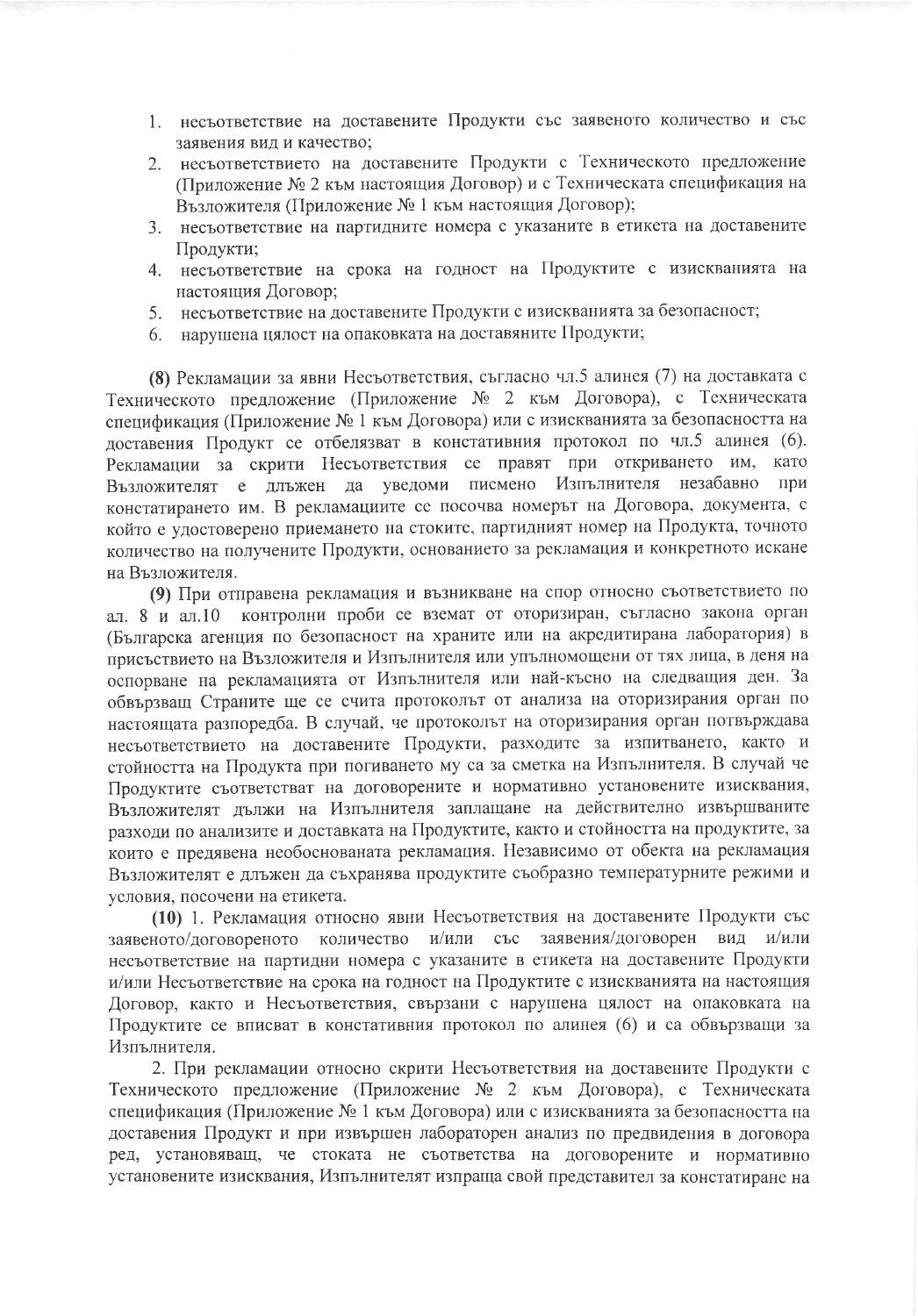скритите несъответствия в срок от 3 (три) дни от уведомяването. Несъответствията се отразяват в констативния протокол чл.5 алинея (6) подписан от представители на Страните, като при отказ за изпращане на представител от Изпълнителя, или отказ на представителя на Изпълнителя да подпише протокола, Възложителят изпраща протокол подписан от негов представител на Изпълнителя, който е обвързващ за последния.

(11) При Несъответствия на доставените Продукти с изискванията на Договора, реда на предходните точки: 1. Изпълнителят заменя констатирани по несъответстваните Продукти с нови, съответно допълва доставката в срок от 2 дни от подписване на съответния протокол от Страните или от издаване на протокола от анализа на оторизирания орган.

(12) В случаите на Несъответствия посочени в констативния протокол по чл. 5, (6), Възложителят дължи заплащане на цената на съответната доставка по отношение, на която същите са констатирани, само след отстраняването им, по предвидения в Договора ред, съответно при установяване, че Продуктите съответстват на договорените и нормативно установени изисквания по реда на чл.5, (9) и подписването на документ, удостоверяващ приемането на стоката и при другите условия на настоящия Договор.

(13) Възложителят не носи отговорност за погиване на доставени количества, надвишаващи заявените, като същите се връщат на Изпълнителя, за негова сметка.

(14) Когато Изпълнителят е сключил договор/договори за подизпълнение, работата на подизиълнителите се приема от Възложителя в присъствието на Изпълнителя и подизпълнителя или упълномощени от тях представители.

Чл. 6. Собствеността и риска от случайно повреждане или погиване на Продуктите, предмет на доставка преминават от Изпълнителя върху Възложителя от датата на приемането им, вписана в документа, удостоверяващ приемането на стоката (протокол за доставка, търговски документ или друг съотносим документ).

#### ПРАВА И ЗАДЪЛЖЕНИЯ НА ИЗПЪЛНИТЕЛЯ  $V_{\cdot}$

Чл. 7. (1) Изпълнителят се задължава да доставя Продуктите, предмет на настоящия Договор, отговарящи на изискванията на Договора, както и на условията на Техническото предложение на Изпълнителя и на Техническата спецификация на Възложителя по единични и общи цени, посочени в Ценовото предложение на Изпълнителя.

(2) Изпълнителят е длъжен да изпълни задълженията си по Договора и да упражнява всичките си права, с оглед защита интересите на Възложителя.

(3) Изпълнителят се задължава да изпълнява в договорения срок заявките на Възложителя. При невъзможност за доставяне на определените Продукти или количества по получената заявка, незабавно писмено да уведоми Възложителя за отказа за доставка. При системен отказ на Изпълнителя (повече от 3 пъти в рамките на 1 месец) да изпълни направена заявка, Възложителят има право да прекрати Договора, както и право да получи неустойка в размер на сумата по гаранцията за изпълнение на Договора, включително да усвои сумата по предоставената гаранция.

(4) Изпълнителят е длъжен да извършва транспортирането на хранителните Продукти за своя сметка и с транспортни средства, които отговарят на всички изисквания (нормативни, санитарно-хигиенни, технически, технологични, изисквания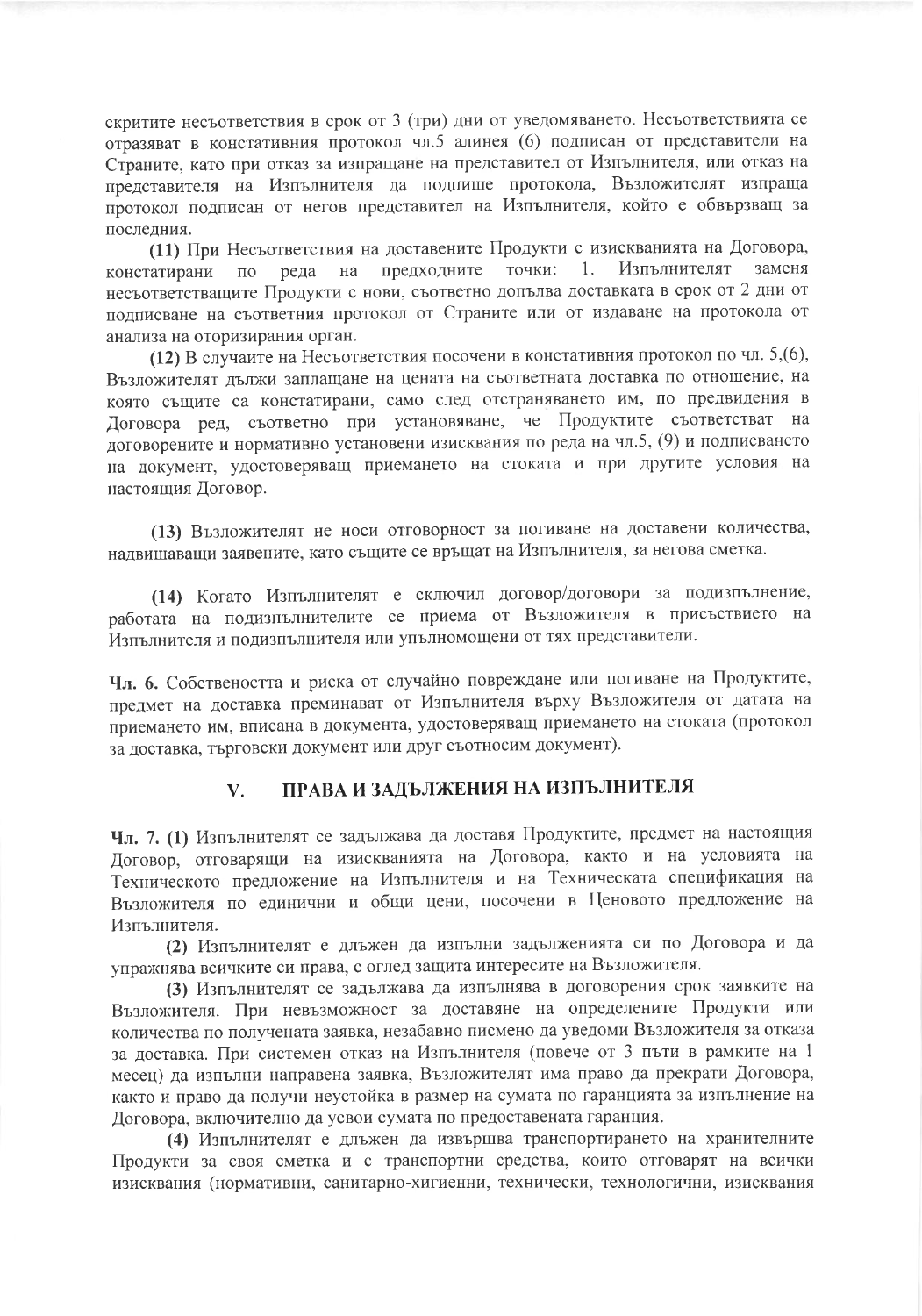за съхранение и други) за превоз на хранителни Продукти от съответния вид, за които има издадено съответното удостоверение за регистрация на транспортно средство (ако е приложимо).

(5) Изпълнителят е длъжен да приема и урежда по уговорения ред надлежно предявените от Възложителя рекламации по реда на настоящия Договор.

(6) При точно и навременно изпълнение на задълженията си по настоящия Договор, Изпълнителят има право да получи цената по Договора, съгласно определения начин на плащане.

(7) Изпълнителят се задължава да сключи договор/договори за подизпълнение с посочените в офертата му подизпълнители в срок от 3 (три)] дни от сключване на настоящия Договор. В срок до 3 дни от сключването на договор за подизпълнение или на допълнително споразумение за замяна на посочен в офертата подизпълнител изпълнителят изпраща копие на договора или на допълнителното споразумение на възложителя заедно с доказателства, че са изпълнени условията по чл. 66, ал. 2 и 11 **ЗОП.** 

(8) Изпълнителят има право да иска от Възложителя необходимото съдействие за осъществяване на работата по Договора, включително предоставяне на нужната информация и документи за изпълнение на Договора.

(9) Изпълнителят се задължава да подпише лично или чрез надлежно упълномощени представители протокола/документа за доставка и/или констативните протоколи, както и другите документи съпътстващи доставката и/или предвидени в настоящия Договор. При отказ на Изпълнителя или на упълномощено от него лице да подпише протокол, предвиден в този договор, Възложителят изпраща на Изпълнителя констативен протокол подписан от свой представител, който е обвързващ за Изпълнителя. Констатации относно Несъответствието/съответствието на доставените Продукти с Техническото предложение (Приложение № 2 към Договора), с Техническата спецификация (Приложение № 1 към Договора) или с изискванията за безопасността на доставения Продукт се вписват в протокола след извършване на лабораторен анализ от Акредитиран орган.

(10) Изпълнителят носи отговорност за съответствието на доставените Продукти с изискванията на Техническата спецификация и всички останали изисквания по този Договор и е длъжен да обезщети всички вреди, нанесени на Възложителя и/или трети лица от Несъответстващи Продукти.

(11) Изпълнителят не носи отговорност за забава на доставка, която не е заявена в необходимия срок по чл. 5, (4).

(12) Изпълнителят се задължава да съхранява всички документи по изпълнението на настоящия Договор за период от минимум 5/пет/ календарни години, след датата на приключване и отчитане на програма ОП за храни и/или основно материално подпомагане.

(13) Изпълнителят се задължава да предостави възможност на Управляващия орган, националните одитиращи власти, Европейската комисия, Европейската служба за борба с измамите, Европейската сметна палата, Съвета за координация в борбата с правонарушенията, засягащи финансовите интереси на Европейските общности -Република България и външните одитори да извършват проверки на място на изпълнението на проекта и да извършват пълен одит, ако е нужно, въз основа на оправдателни документи за отчетеното, счетоводни документи и всякакви други документи, имащи отношение към финансирането на проекта. Такива проверки могат да бъдат извършвани до 5 (пет) години след приключване на Оперативната програма.